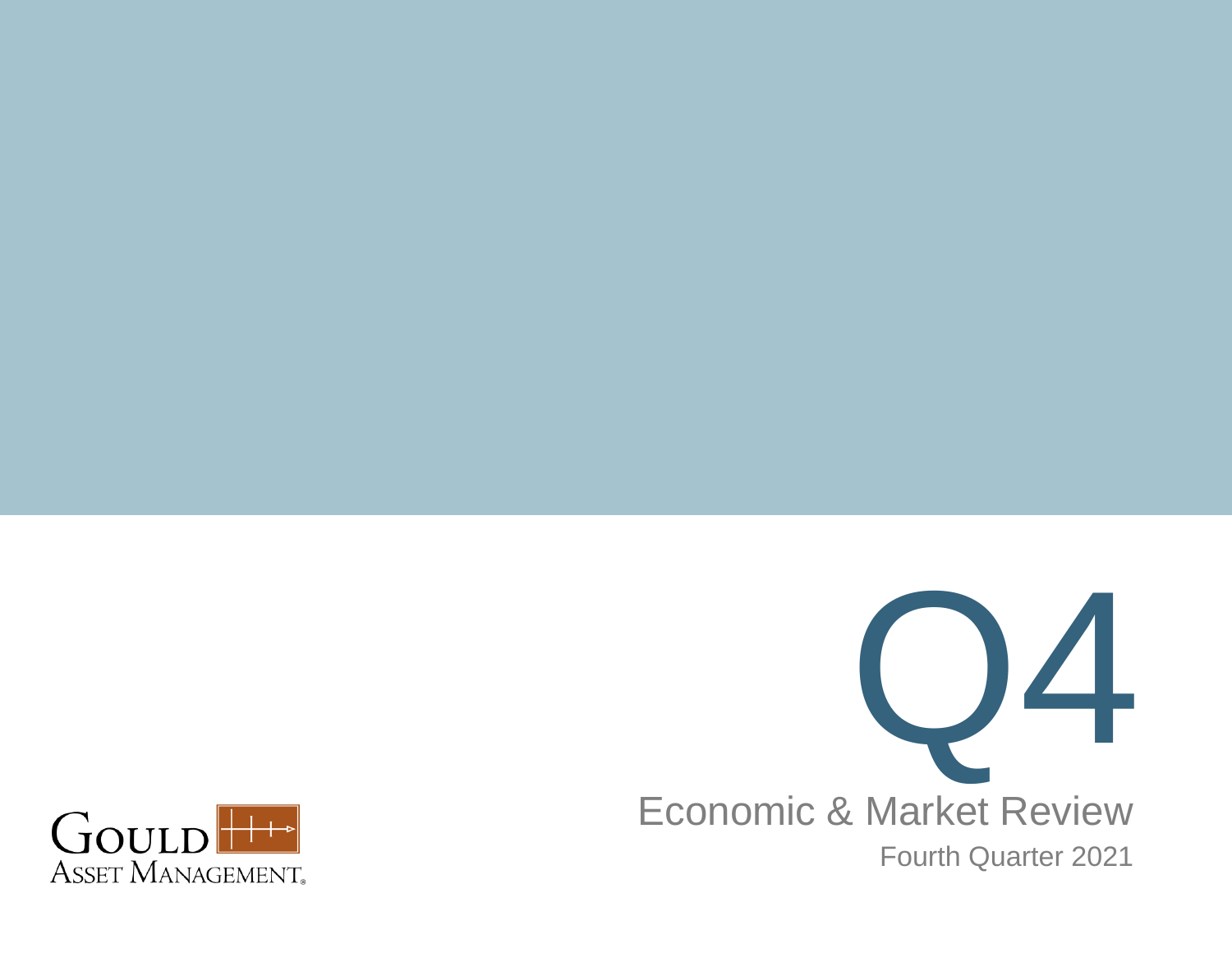# Economic Review

Fourth Quarter 2021



#### **Growth Moderates in the US, Labor Market "very tight"**

**The US economy grew at an annualized rate of 2.3% in the third quarter.** Several factors restrained GDP growth in the summer, including the Delta variant surge, continued auto shortages amid global supply chain disruptions, and Hurricane Ida in August, which damaged US offshore oil and gas production.

Consumer spending, which accounts for two-thirds of US GDP, was strong in the October and November readings. **Consumer confidence improved further in December,** with more buyers planning to purchase a house and other big-ticket items like household appliances and motor vehicles in the next six months.

Employment gains fell short of expectations in December amid worker shortages, but the unemployment rate fell to 3.9% even as more workers entered the labor market. Average wages increased solidly and **minutes from the December Fed meeting indicate its members view the labor market as "very tight."** Despite adding a record 6.4 million jobs last year, employment is still 3.6 million jobs below its February 2020 peak.

**US manufacturing activity continued to expand in December** but at a slower pace than in recent months. Demand remains strong and factories continue to be hampered by supply chain problems, but there are signs that input price increases are cooling, factory employment is increasing, and supply chain challenges are easing.

#### **The Fed: Retiring the Word "Transitory"**

**The Fed intensified its battle against inflation during its latest policy meeting.** Fed Chair Jerome Powell signaled its bond-buying program would end sooner than expected and penciled in three quarter-percentage-point rate hikes in 2022.

**Market participants are expecting the initial rate hike in March** when the Fed concludes its asset purchasing program. Fed minutes also show that discussions are underway on how and when to reduce its nearly \$9 trillion balance sheet, which would represent further monetary tightening.

**Some Fed officials advocate a faster shrinking of the Fed's balance sheet** than what occurred in 2017, citing a stronger economy and higher inflation.

**Updated Fed projections show a tighter labor market and continued elevated inflation.** Core inflation (CPI excluding food and energy) is expected to remain somewhat above longer-term targets through 2022.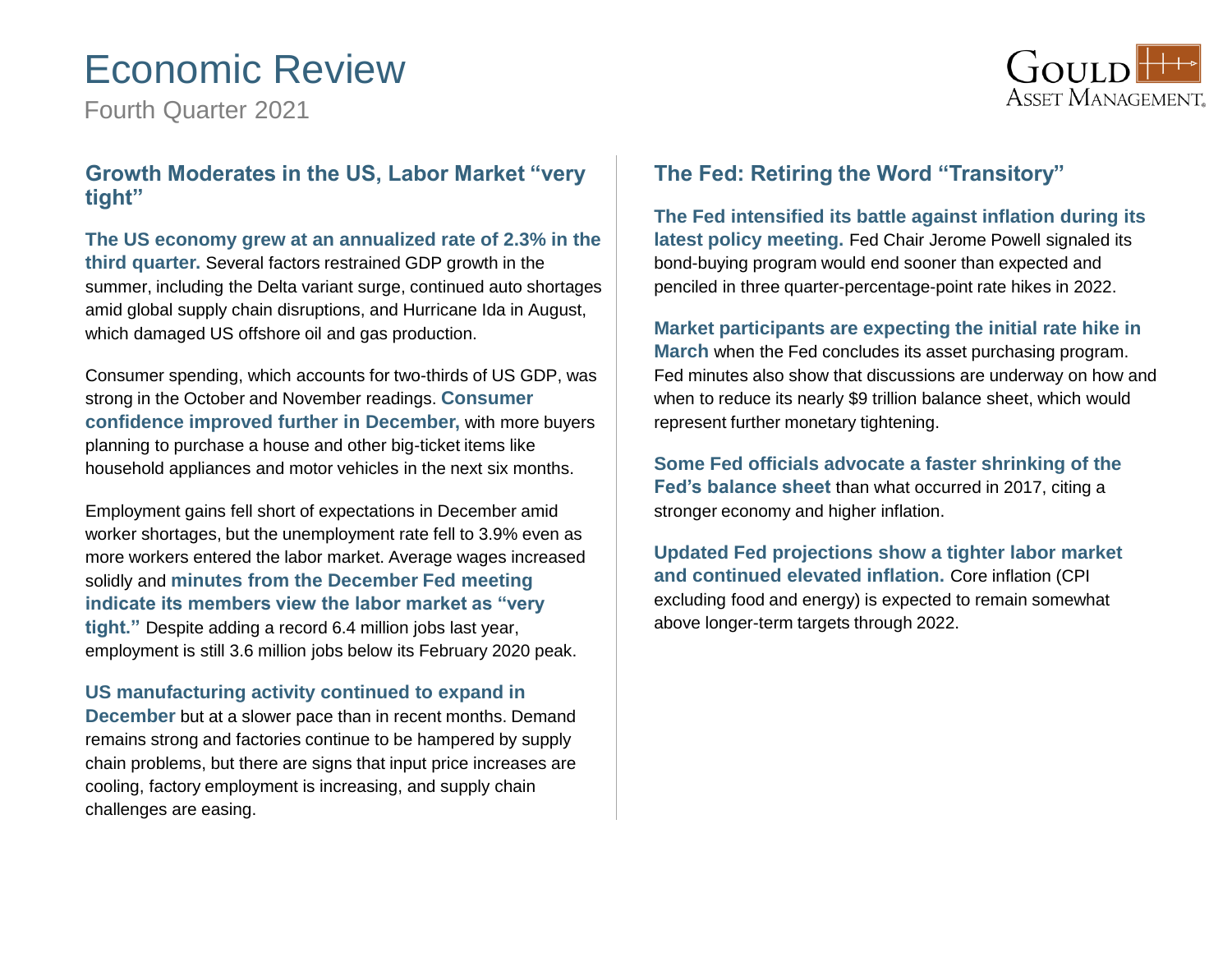# Economic Review

Fourth Quarter 2021



#### **Europe Continues Its Recovery While Japan Stalls**

**The eurozone economy expanded 2.2% over the third quarter** on strong household consumption as vaccination rates improved in tandem with loosening social restrictions. However, rising prices and supply-chain bottlenecks are clouding Europe's outlook for the next several quarters.

**The European Central Bank (ECB) is taking a more cautious approach than the Fed as its economy is still below its pre-pandemic output levels.** The ECB indicated it would start scaling down its bond purchases in 2022 but provided no firm guidance on when the program would end. It also signaled keeping policy rates unchanged in 2022 despite rising inflation.

**Japan's economy shrank 0.9% in the third quarter on supply chain disruptions and sluggish household consumption.** The slowdown is expected to push Prime Minister Kishida to pursue more fiscal stimulus measures as Japan's economy seeks to return to its pre-pandemic levels.

Unlike the rest of the developed world**, inflation remains near zero in Japan,** potentially affording Japan more latitude to introduce new spending measures.

#### **Emerging Markets At Different Points in Covid Recovery**

**China's economy grew slower than expected in the third quarter** as factories were hit with power outages and Covid outbreaks. Fourth quarter growth appears to be muted as well, hurt by a slowing real estate sector. China's central government loosened some property restrictions and eased monetary policy in response.

**India showed robust growth in the third quarter,** boosted by vaccinations and government spending. Household spending is strong, but concerns remain about the impact of Omicron and supply chain disruptions.

**Brazil's GDP contracted slightly** (down 0.1%) in the third quarter and entered a technical recession following the second quarter's 0.4% decline. Inflation surged into double digits, eroding consumers' purchasing power and forcing steep interest rate hikes from the central bank.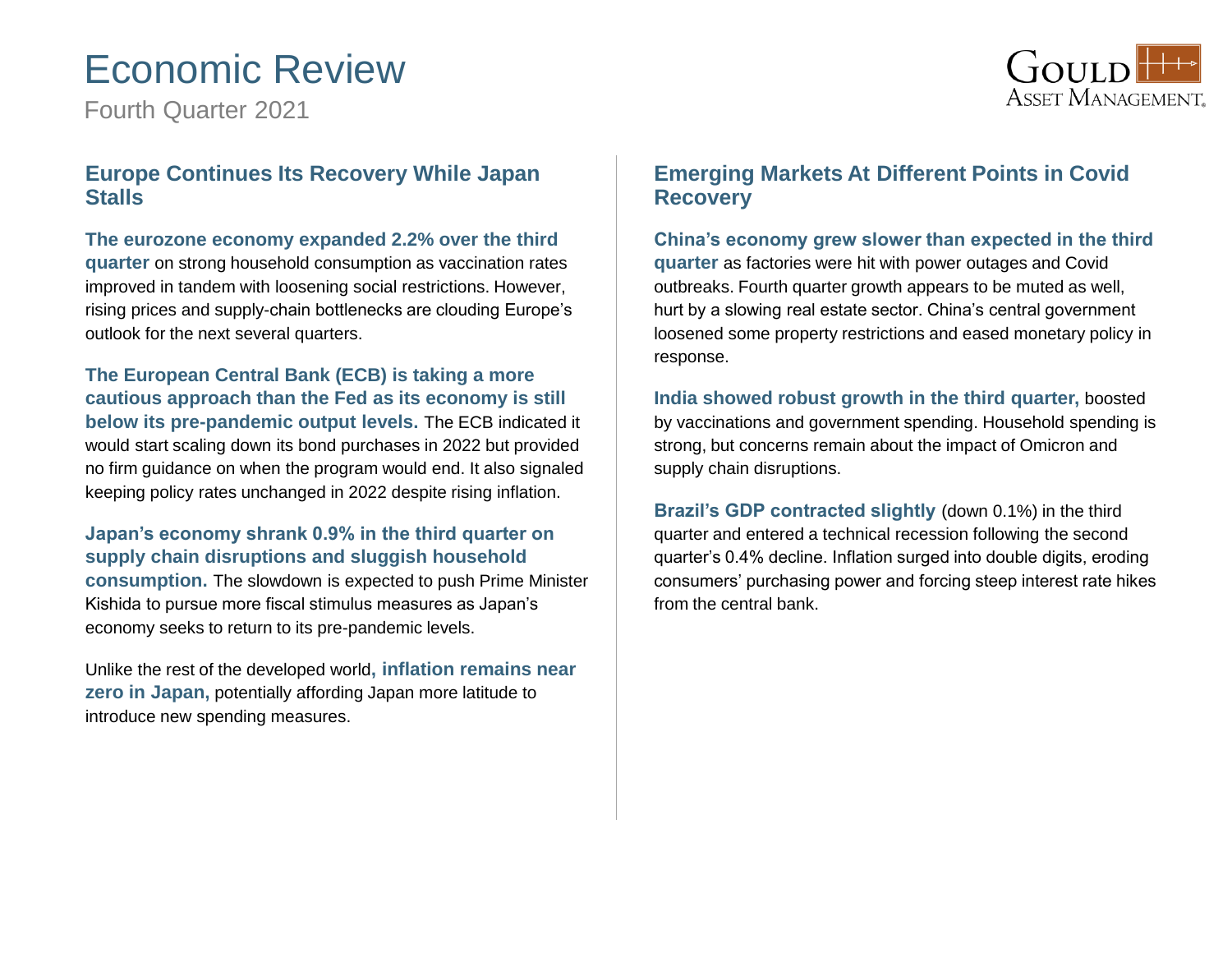### Market Review: Stocks



Fourth Quarter 2021

#### **Stocks Surge Despite Inflation and Omicron Concerns, Capping Another Strong Year**

**US stocks finished the year on a strong note despite rising Omicron cases and the highest US inflation rate since 1982.** The market was not to be deterred, with US large cap stocks, as measured by the S&P 500 stock index, rising 11.0% in the fourth quarter, finishing 2021 with a remarkable 28.7% gain. This is the third straight year of strong US stock performance.

#### **A market-cap-weighted indexed approach proved best in**

**2021,** with a small number of large cap stocks accounting for a significant portion of US stock gains. This was evidenced by five stocks—Meta (Facebook), Apple, Amazon, Microsoft, and Google—accounting for nearly a third of the S&P 500's 28.7% gain.

**Mid and small cap US stocks,** as measured by the Wilshire 4500 index, **were unable to keep pace with large caps,** rising a modest 1.7% in Q4 and 16.0% on the year. The significant underperformance on the quarter was attributed to fears that slowing economic growth and rising Omicron concerns would disproportionately impact smaller firms.

**Technology stocks,** led by strong gains from chipmakers, **were the best performing sector in the fourth quarter,** rising 16.6% in Q4 and 34.7% on the year. **Financials took the top spot on the year**—rising 35.0% in 2021—as higher interest rates increase lending profits. Utilities and Consumer Staples trailed the pack, but even they rose 17.7% and 17.3%, respectively, in 2021.

**International stocks were unable to keep pace with US equities,** lagging for both the quarter and the year, as international economic growth remains slow and the US dollar strong (up 3.3% in 2021). The MSCI EAFE index rose 2.7% in the fourth quarter, finishing the year up 11.8%, or less than half the return of US stocks.

**Emerging markets stocks were weaker still,** declining 1.2% in Q4 and 2.2% for the year. The causes are myriad, ranging from political instability (Chile), to geopolitical tensions (Russia), to inflation concerns (Brazil), and currency volatility (Turkey), not to mention the impact of Covid. Valuations look attractive, but that's been the case for many years. Patience is counseled.

#### Returns for the Quarter (%)

| US Large Cap Stocks            |         |         | 11.03    |              |
|--------------------------------|---------|---------|----------|--------------|
| US Mid/Small Cap Stocks        |         | 1.73    |          |              |
| International Developed Stocks |         | 2.74    |          |              |
| <b>Emerging Markets Stocks</b> | $-1.24$ |         |          |              |
| Global Stocks                  |         |         | 6.77     |              |
| Period Returns (%)             |         |         |          | * Annualized |
| <b>Asset Class</b>             |         | 1 Year  | 3 Years* | 5 Years*     |
| US Large Cap Stocks            |         | 28.71   | 26.07    | 18.47        |
| US Mid/Small Cap Stocks        |         | 16.03   | 25.17    | 15.89        |
| International Developed Stocks |         | 11.78   | 14.08    | 10.07        |
| <b>Emerging Markets Stocks</b> |         | $-2.22$ | 11.33    | 10.26        |
| <b>Global Stocks</b>           |         | 19.04   | 20.97    | 14.97        |

Past performance is not a guarantee of future results. Returns for periods longer than one year are annualized. Indices are not available for direct investment. Index performance does not reflect the expenses **associated with the management of an actual portfolio**. Market segment (index representation) as follows: US Large Cap (S&P 500 Index), US Mid/Small Cap (Wilshire 4500 Completion Index), International Developed (MSCI Europe Australasia Far East Index), Emerging Markets (MSCI Emerging Markets Index), and Global Stocks (MSCI All Country World Index). Growth of \$1,000 chart market segmentations as follows: US Stocks (Wilshire 5000 Index) and Foreign Stocks (All Country World Index ex US)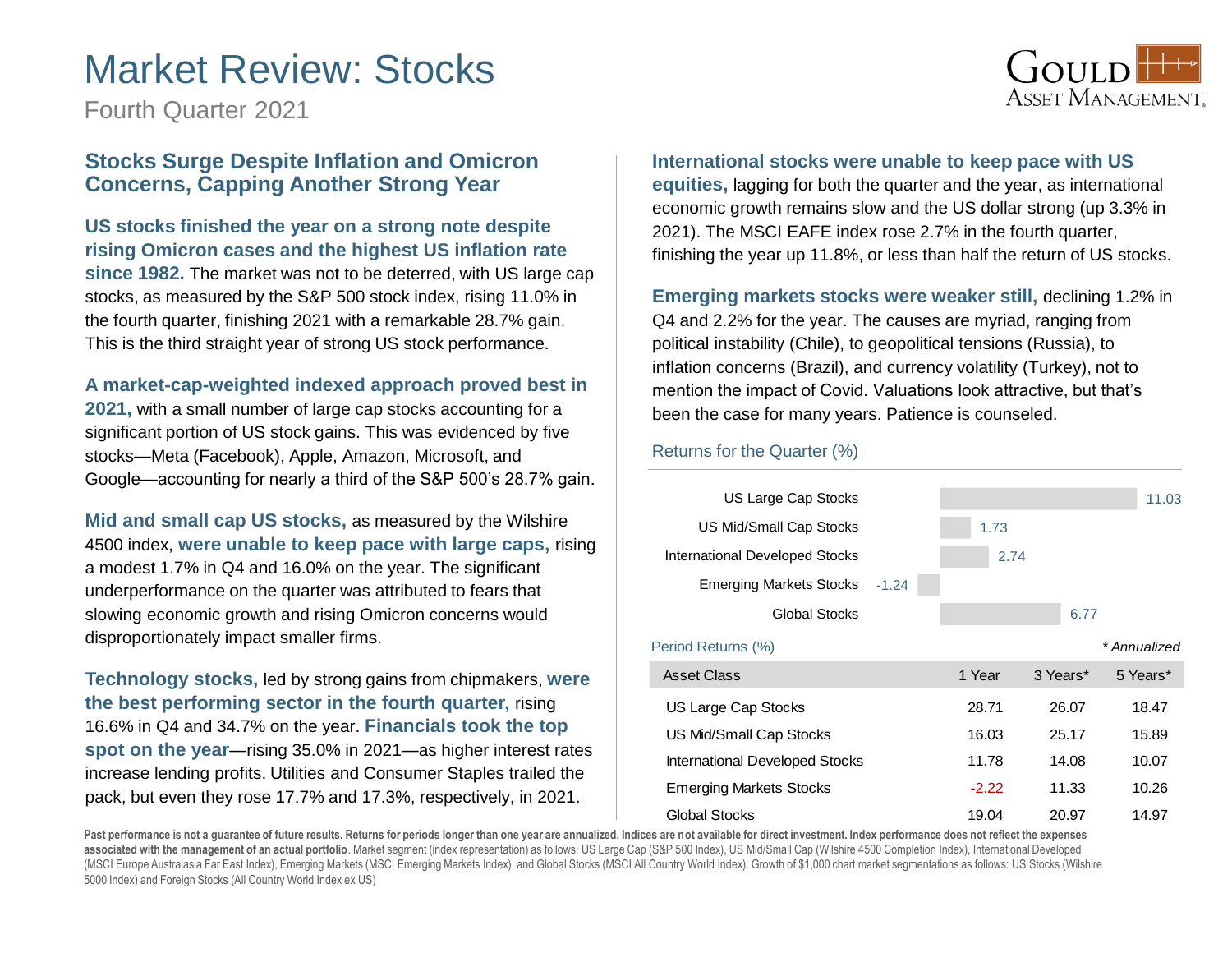### Market Review: Bonds

Fourth Quarter 2021

#### **Bonds Flat in Q4, Finish 2021 Modestly Lower, as Inflation and a Hawkish Fed Set the Tone for 2022**

**US Bonds were stuck in neutral in the fourth quarter, as the Fed took a more hawkish tone,** signaling reduced bond purchases (QE) along with interest rate hikes. **This caused the yield curve to flatten as short-term rates rose,** with 2-year US Treasury rates rising from 0.28% on September 30 to 0.73% at year-end. 10-year rates were unchanged at 1.52%, while the 30 year Treasury rate dipped from 2.08% to 1.90%.

#### **The Bloomberg Barclays Aggregate Bond index, a measure of the performance of the US bond market, was**

**flat on the quarter** (up 0.01%), while declining 1.5% on the year. Real (inflation-adjusted) returns were soundly negative however, with US inflation (as measured by the Consumer Price Index) running at its highest level in over 40 years.

### **The down year for bonds comes after two strong years in**

**2019 and 2020 for the asset class.** The Fed seems intent on raising short-term rates, but the impact that has on longer term rates and bond performance generally remains to be seen.

#### **High-yield bonds and Treasury Inflation-Protected Securities (TIPS) continued to perform best in 2022.** US high yield bonds gained 0.7% in Q4 (5.3% for the year) as their rate differential versus government bonds continued to narrow. TIPS gained 2.4% (6.0% for the year), supported by investors seeking a

hedge against inflation. Long bonds also did well in Q4, rising 2.2%, as 30-year rates fell, though over the entire calendar year they declined 2.5%.

**Tax-exempt municipal bonds posted gains,** returning 0.7% for the quarter and finishing 2021 1.5% higher. Munis benefited from the passage of the bipartisan infrastructure bill and outperformed comparable US government bonds.

#### Returns for the Quarter (%)



Past performance is not a guarantee of future results. Returns for periods longer than one year are annualized. Indices are not available for direct investment. Index performance does not reflect the expenses **associated with the management of an actual portfolio**. Market segment (index representation) as follows: US Total Bond Market (Bloomberg US Aggregate Index), Short-Term Investment Grade (Bloomberg US Govt/Credit 1-5 Year Index), Long-Term Investment Grade (Bloomberg US Govt/Credit Long Index), Municipal (Bloomberg Municipal Index), Mortgage Backed (Bloomberg US MBS Index), Treasury Inflated-Protected (Bloomberg US TIPS Index), and Foreign (FTSE World Govt Bond Non USD Index).

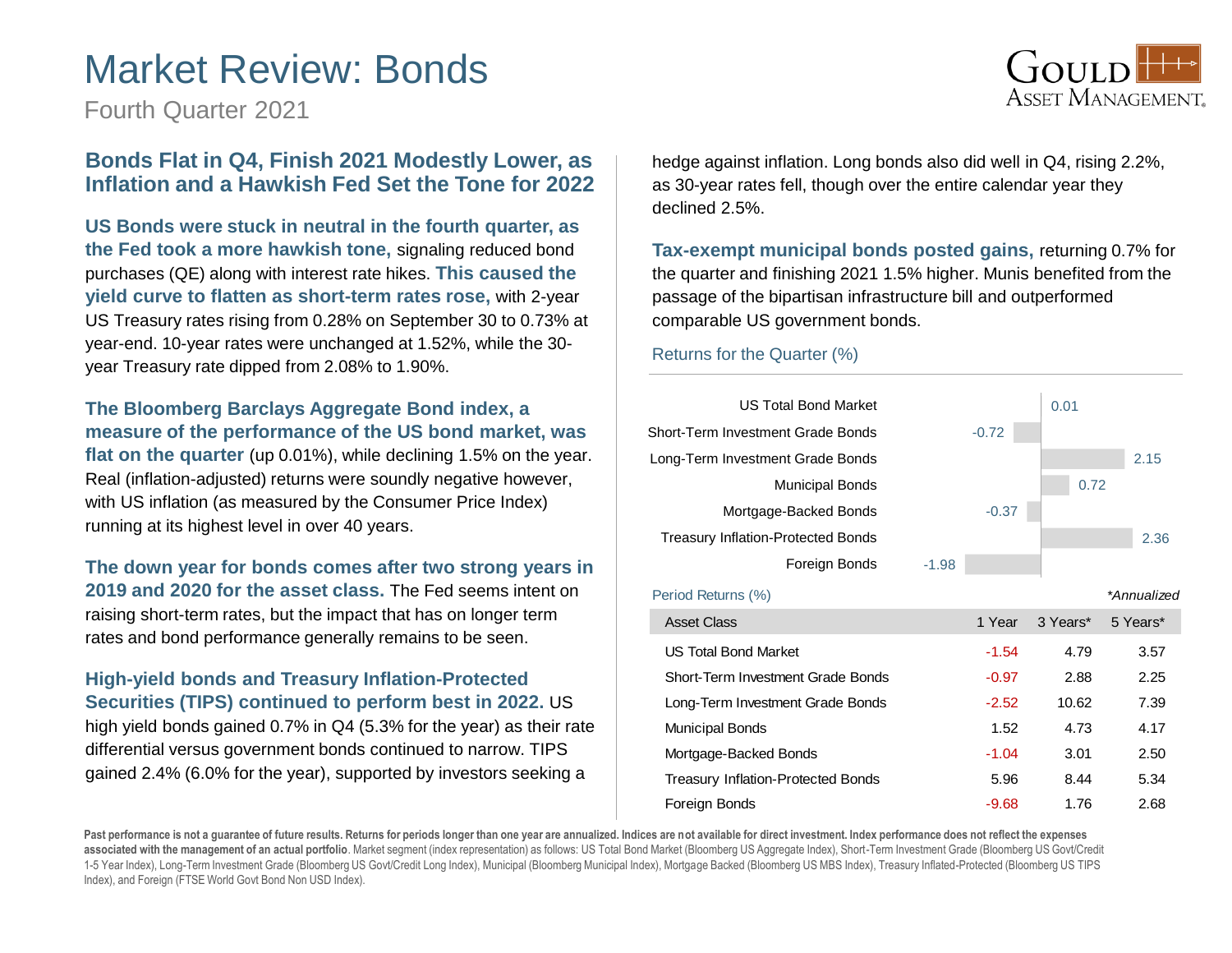### Market Review: Alternatives

Fourth Quarter 2021

#### **Alternative Assets Performance Mostly Positive, as REITs, Energy, and Commodities Close Strong Year; Gold Loses Some Luster**

#### **After some truly dismal years in 2018 and 2020, US energy stocks were the best performing asset class in**

**2021,** rising 8.0% in the fourth quarter and 54.6% for the full year. However, it's important to keep those gains in context, given the steep losses in previous years. Commodities didn't fare as well, falling 1.6% in Q4, though they also posted stellar calendar year returns in 2021, rising 27.1%. Industrial metals were the best performing segment on the quarter, with strong gains in the prices of zinc, nickel, lead, and copper.

**Real estate investment trusts (REITs) were the secondbest performing asset class in 2021,** rising 16.3% for the quarter and 43.1% on the year. **Strong demand from ecommerce companies is driving growth in industrial warehousing,** among other segments of the buoyant real estate market. REITs, which pay out a portion of their return in income, generally are adversely affected by rising long-term interest rates, so this should be an interesting asset class to watch in 2022 as we see the path rates take.

Gold posted a positive return of 4.4% in the fourth quarter but still declined on the year, falling 3.8%. **Despite progress in Q4, the precious metal continues to languish, posting negative inflation-adjusted rates of return for the quarter and the year.** Historically, gold has done well in inflationary environments

since it offers a unique store of value not tied to global monetary policy. Its poor showing in 2021 indicates other factors are also affecting demand for the precious metal.

#### Returns for the Quarter (%)



| Period Returns (%)               |          |          | * Annualized |
|----------------------------------|----------|----------|--------------|
| <b>Asset Class</b>               | 1 Year L | 3 Years* | 5 Years*     |
| US Real Estate Investment Trusts | 43.06    | 18.50    | 10.78        |
| <b>US Energy Stocks</b>          | 53.43    | 4.92     | $-1.28$      |
| Commodities                      | 27.11    | 9.86     | 3.66         |
| Gold                             | $-3.75$  | 13.25    | 10.31        |
|                                  |          |          |              |

Past performance is not a guarantee of future results. Returns for periods longer than one year are annualized. Indices are not available for direct investment. Index performance does not reflect the expenses associated with the management of an actual portfolio. Market segment (index representation) as follows: US Real Estate Investment Trusts (MSCI US REIT Index), US Energy Stocks (S&P 500 Energy), Commodities (Bloomberg Commodity Index), and Gold (London Bullion Market Association Gold P.M. Price). Gold spot price data obtained from Federal Reserve Economic Data.

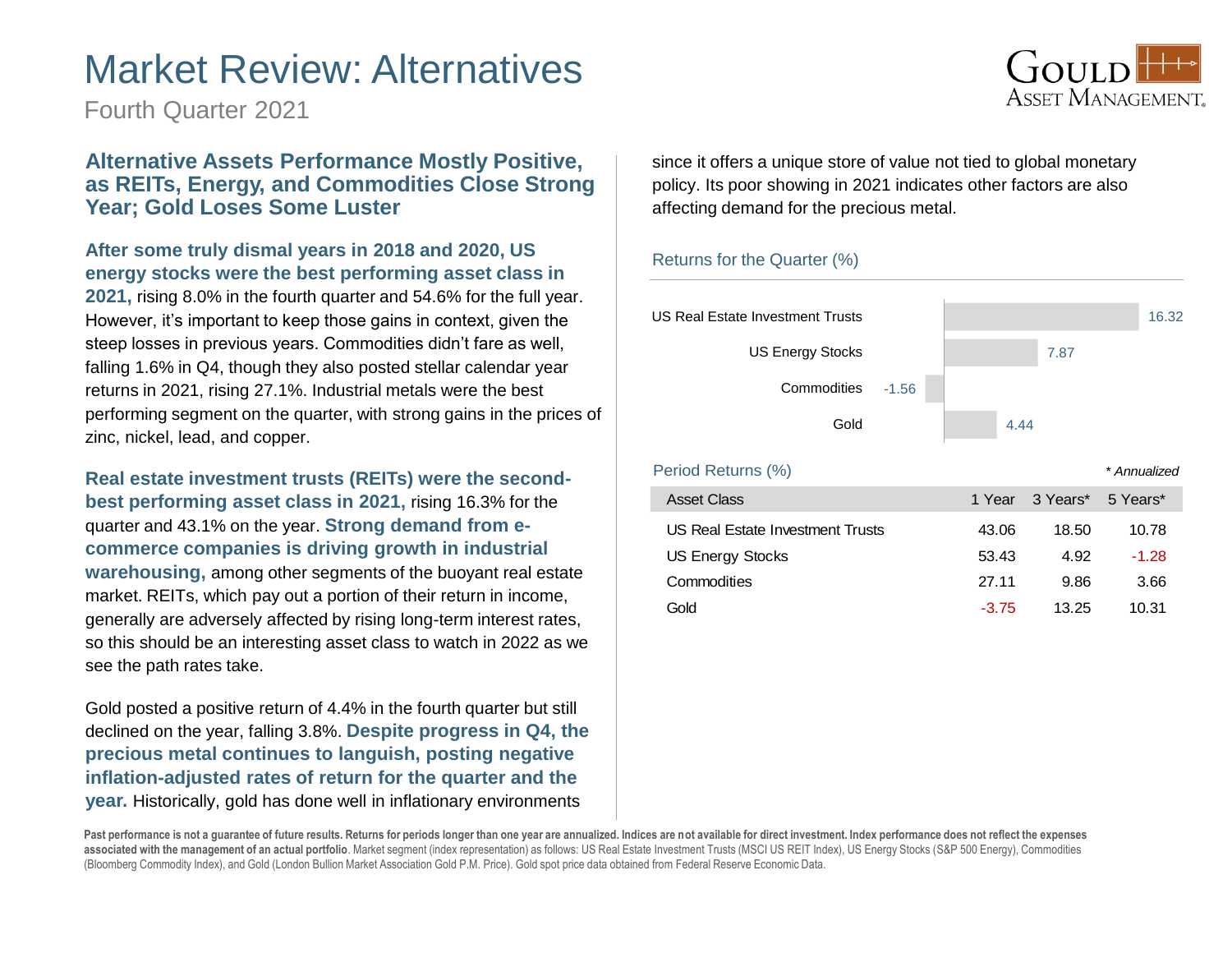# Market Summary

Index Returns



|                        | <b>US</b><br>Large Cap | <b>US</b><br>International<br><b>Mid/Small Cap</b><br><b>Developed</b> |                     | <b>Emerging</b><br><b>Markets</b> |  | <b>US</b><br><b>Bond Market</b> | <b>US</b><br><b>Dollar</b> |
|------------------------|------------------------|------------------------------------------------------------------------|---------------------|-----------------------------------|--|---------------------------------|----------------------------|
| Q4 2021                |                        | <b>STOCKS</b>                                                          |                     | <b>BONDS/DOLLAR</b>               |  |                                 |                            |
|                        | 11.03%                 | 1.73%                                                                  | 2.74%               | $-1.24%$                          |  | 0.01%                           | 0.56%                      |
|                        |                        |                                                                        |                     |                                   |  |                                 |                            |
| Since Jan. 2001        |                        |                                                                        |                     |                                   |  |                                 |                            |
| Avg. Quarterly Return  | 2.4%                   | 3.1%                                                                   | 1.7%                | 2.7%                              |  | 1.2%                            | 0.3%                       |
| <b>Best</b><br>Quarter | 20.5%<br>Q2 2020       | 30.3%<br>Q2 2020                                                       | 25.8%<br>Q2 2009    | 34.8%<br>Q2 2009                  |  | 4.6%<br>Q3 2001                 | 7.1%<br>Q1 2020            |
| Worst<br>Quarter       | $-21.9%$<br>Q4 2008    | $-27.9%$<br>Q1 2020                                                    | $-22.7%$<br>Q1 2020 | $-27.6%$<br>Q4 2008               |  | $-3.4%$<br>Q1 2021              | $-5.8%$<br>Q2 2009         |

Past performance is not a guarantee of future results. Indices are not available for direct investment. Index performance does not reflect the expenses associated with the management of an actual portfolio. Market segment (index representation) as follows: US Stock Market (Russell 3000 Index), International Developed Stocks (MSCI World ex USA Index [net div.]), Emerging Markets (MSCI Emerging Markets Index [net div.]), Global Real Estate (S&P Global REIT Index [net div.]), US Bond Market (Bloomberg US Aggregate Bond Index), and Global Bond Market ex US (Bloomberg Global Aggregate ex-USD Bond Index [hedged to USD]). S&P data © 2022 S&P Dow Jones Indices LLC, a division of S&P Global. All rights reserved. Frank Russell Company is the source and owner of the trademarks, service marks, and copyrights related to the Russell Indexes. MSCI data © MSCI 2022, all rights reserved. Bloomberg data provided by Bloomberg.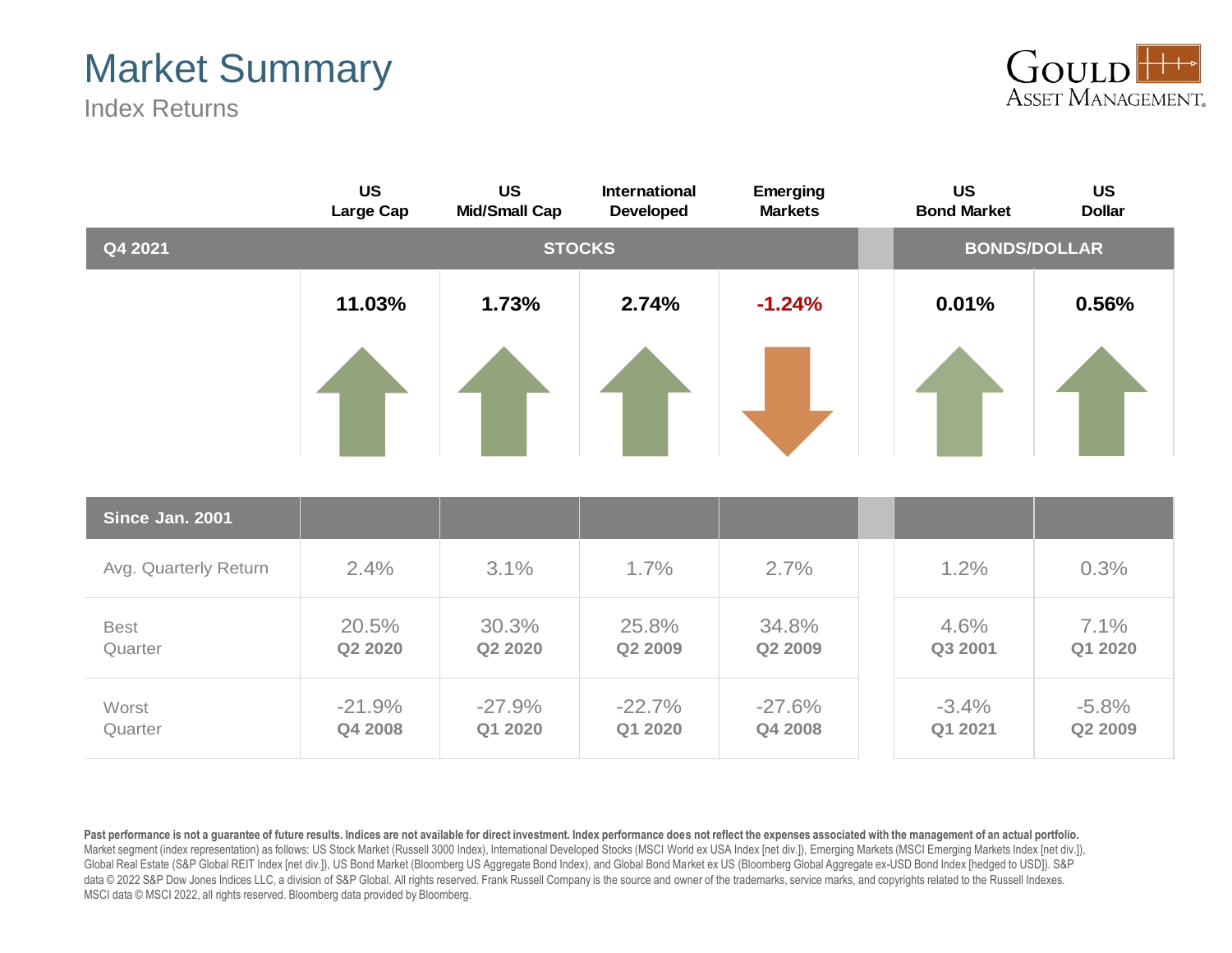### World Stock Market Performance

MSCI All Country World Index with selected headlines from past 12 months





*These headlines are not offered to explain market returns. Instead, they serve as a reminder that investors should view daily events from a long-term perspective and avoid making investment decisions based solely on the news.*

Graph Source: MSCI ACWI Index [net dividends]. MSCI data © MSCI 2022, all rights reserved.

It is not possible to invest directly in an index. Performance does not reflect the expenses associated with management of an actual portfolio. **Past performance is not a guarantee of future results.**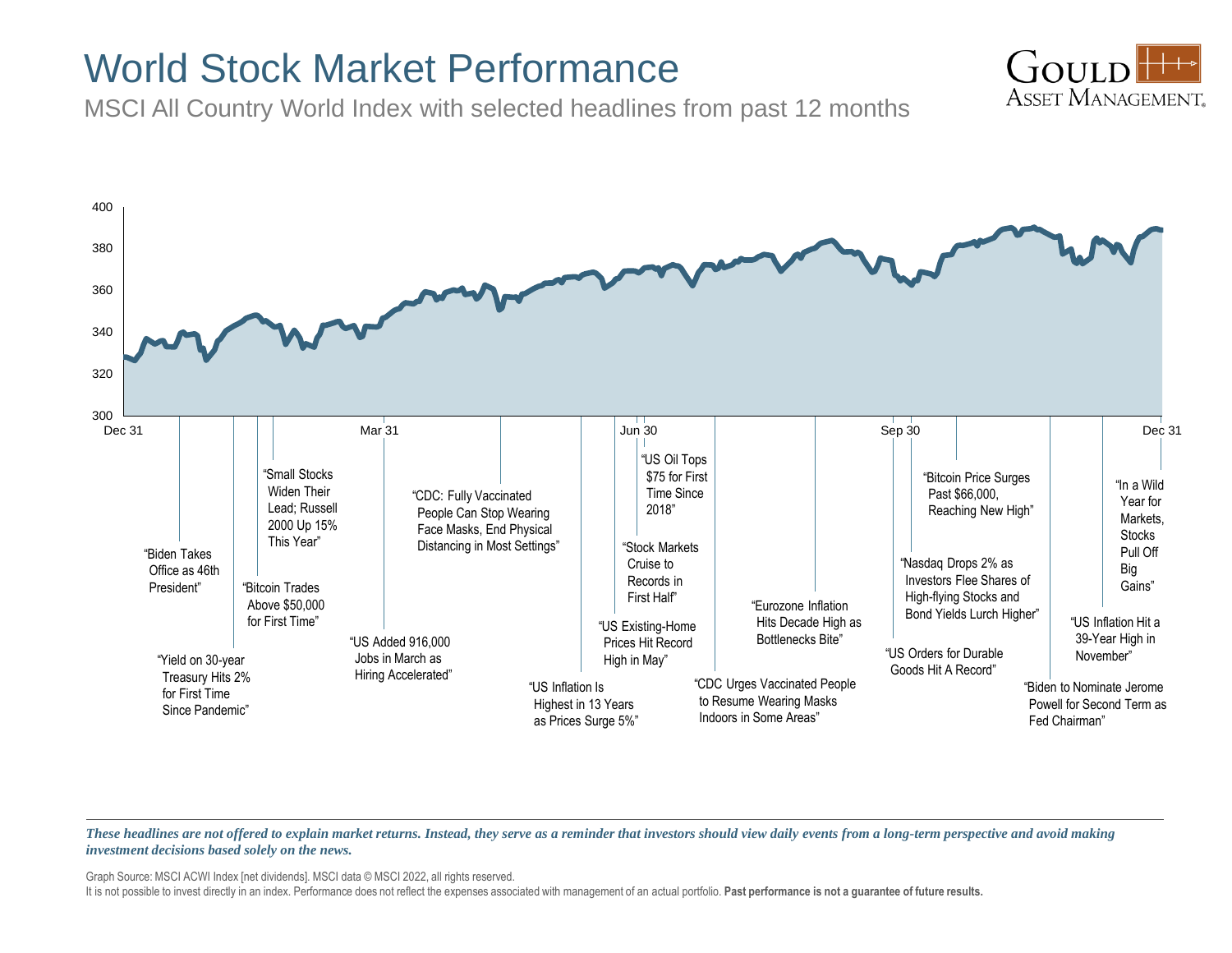### Inflation Fourth Quarter 2021



The chart below shows two measures of inflation – headline and core Consumer Price Index (CPI), which jumped to the highest level in almost 40 years. Price increases first emerged in consumer sectors following the ease of pandemic restrictions earlier in the year, expanding into the more volatile food and energy sectors in the fourth quarter. Global supply chain bottlenecks and labor shortages have stoked inflation. The surge in Food and Energy CPI levels suggests a potentially more persistent inflation than originally thought. The Fed is scaling back its asset purchases and will likely raise short-term interest rates in 2022 to fight inflation.

### **CPI and core CPI**

% change vs. prior year, seasonally adjusted



Source: BLS, Factset, J.P. Morgan Asset Management.

CPI used is CPI-U and values shown are % change vs. one year ago. CoreCPI is defined as CPI excluding food and energy prices. The Personal Consumption Expenditure (PCE) deflator employs an evolving chain-weighted basked of consumer expenditures instead of the fixed-weight basket used in CPI calculations. *Guide to the Market – U.S.* Data are as of December 31, 2021.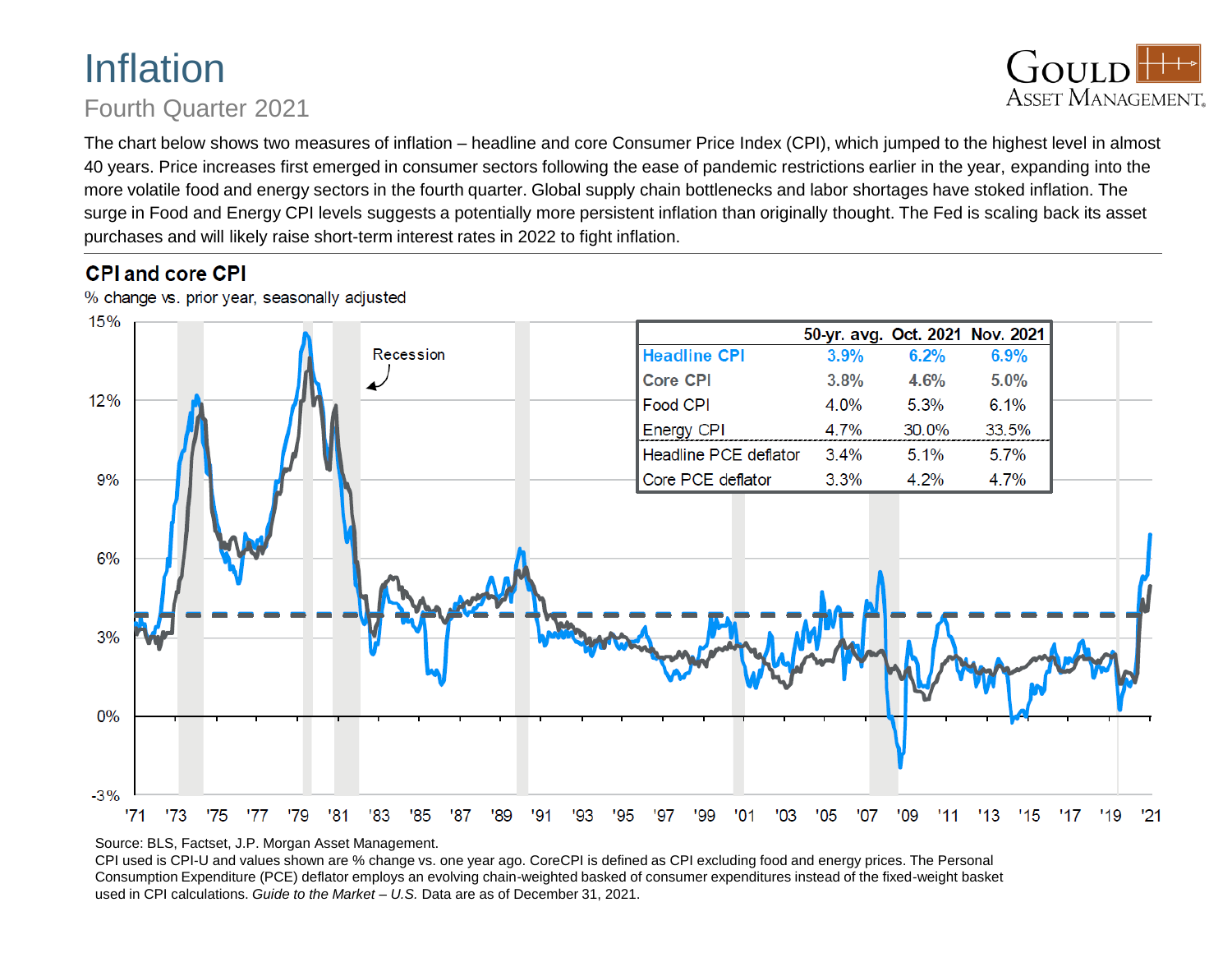# The Fed and Interest Rates

### Fourth Quarter 2021



This chart shows the Federal Reserve's benchmark short-term federal funds rate over time. The Fed has kept this rate near zero since the beginning of the pandemic in order to support the US economy. With the economy and labor market strengthening and inflation spiking recently, the Fed plans to accelerate the tapering of its asset purchases and has signaled up to three rate hikes in 2022. The chart shows that the market also expects three rate hikes this year.

#### **Federal funds rate expectations**

FOMC and market expectations for the federal funds rate



Source: Bloomberg, Factset, Federal Reserve, J.P. Morgan Asset Management.

Market expectations are based off the USD Overnight Index Forward Swap rates. \*Long-run projections are the rates of growth, unemployment and inflation to which a policymaker expects the economy to converge over the next five to six years in absences of further shocks and under appropriate monetary policy. Forecasts, projections, and other forward-looking statements based upon current beliefs and expectations. They are for illustrative purposes only and serve as an indication of what may occur. *Guide to the Markets – U.S.* Data are as of December 31, 2021.